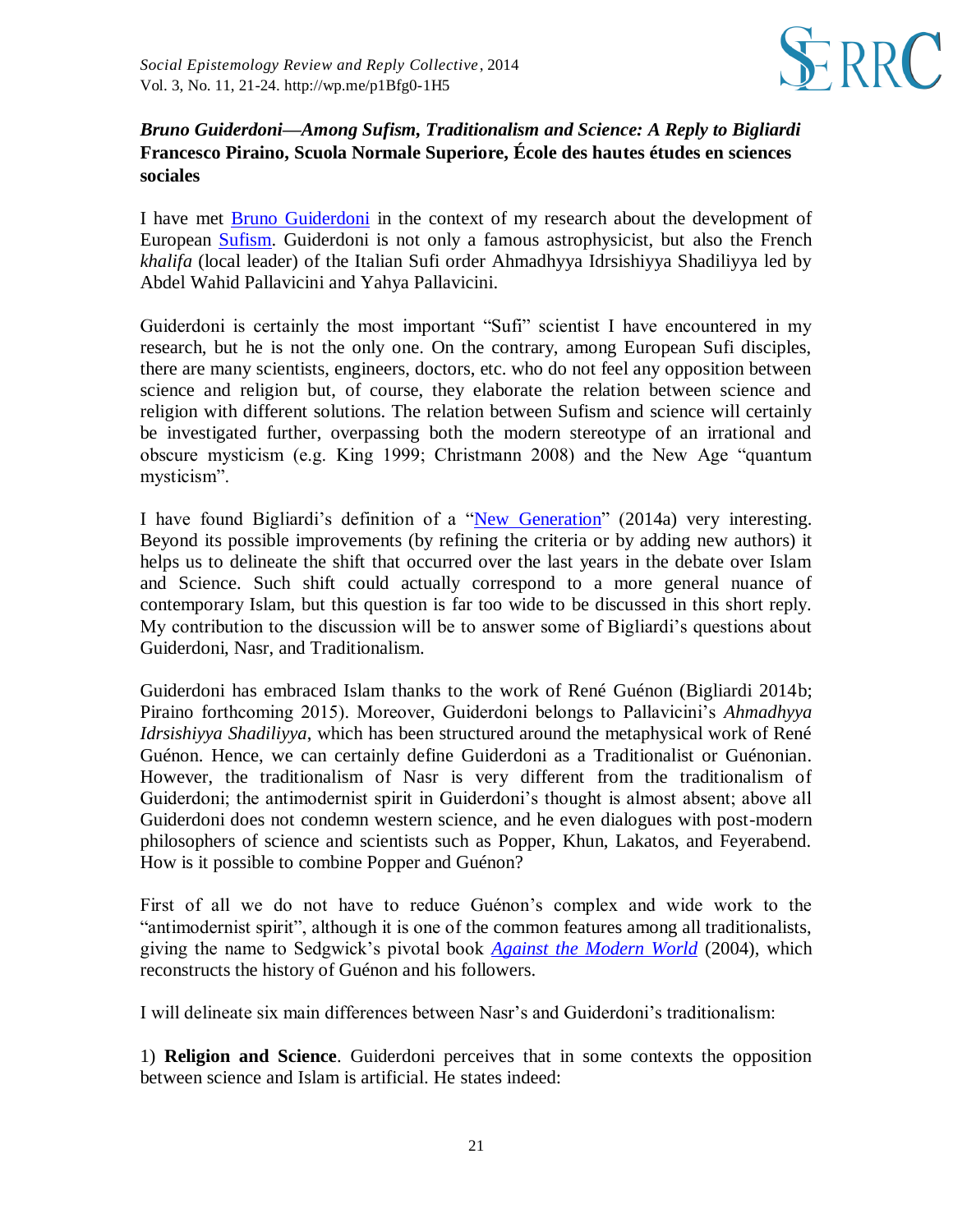

"We see that the positive elements of modern science were already present in the Arab-Muslim scientific approach, which saw no contradictions with spiritual seeking and does not invoke the Qur'an at every moment to solve the problems of nature. [Those scientists] sought to explore the problems of nature through naturalistic methods; it was a glorification of God's work" (Guiderdoni 2013, my interview).

2) **Modernity vs. Post-modernity**. We cannot understand the difference between Nasr and Guiderdoni without asking ourselves which modernity we are speaking of, or which science are we dealing with. There are no better words than Guiderdoni's to describe the differences between Guénon's vision of modernity and his own one:

"Guénon had to face the modernity, modernity [that was] really proud, colonialist, positivist. It had colonized the whole reality. […] We are in a different situation where the ideological modernity has even declined and we are interacting with postmodernism, which is more open to dialogue" (Guiderdoni 2013, my interview).

The historical context is completely different; the scientific, positivistic arrogance of the  $19<sup>th</sup>$  and  $20<sup>th</sup>$  century no longer exists. For Guiderdoni the dialogue between science and religion is now not only possible, but also fruitful and serves a purpose:

"…To deepen the mystery of God, to make it even bigger through the dialogue between science and religion. The purpose of this dialogue for me is to increase our astonishment of God. It is here the spiritual goal" (Guiderdoni 2013, my interview).

3) **Reorientation vs. restoration**. Guiderdoni shares the criticism according to which modernity has lost religious values. However, differently from many Guénonian followers, he does not advocate the *restoration* of a Golden Age but a *reorientation*. This means, in the field of science, maintaining the scientific methodology and at the same time re-orientating the aims of science from a religious and ethical point of view. Indeed Guiderdoni prefers to define himself and his Sufi order as

4) **"Ante-modern"** or "post-post modern" **rather than "anti-modern"**:

"We are rather "ante-", that is to say, we try to find the great metaphysical synthesis, which is the Primordial Tradition, which existed in the Christian and Muslim worlds of the Middle Ages. These are al-Ghazali, Ibn Sina, Ibn Rushd, Ibn Arabi. But at the same time, the world in which we live is no longer the world of Aristotelian and Ptolemaic physics and cosmology. And we have to live in today's world, to try a reorientation from the elements of the current science.

We have no illusions that science will answer to all questions, that science will cure everything. That is an ideological vision that we do not have. So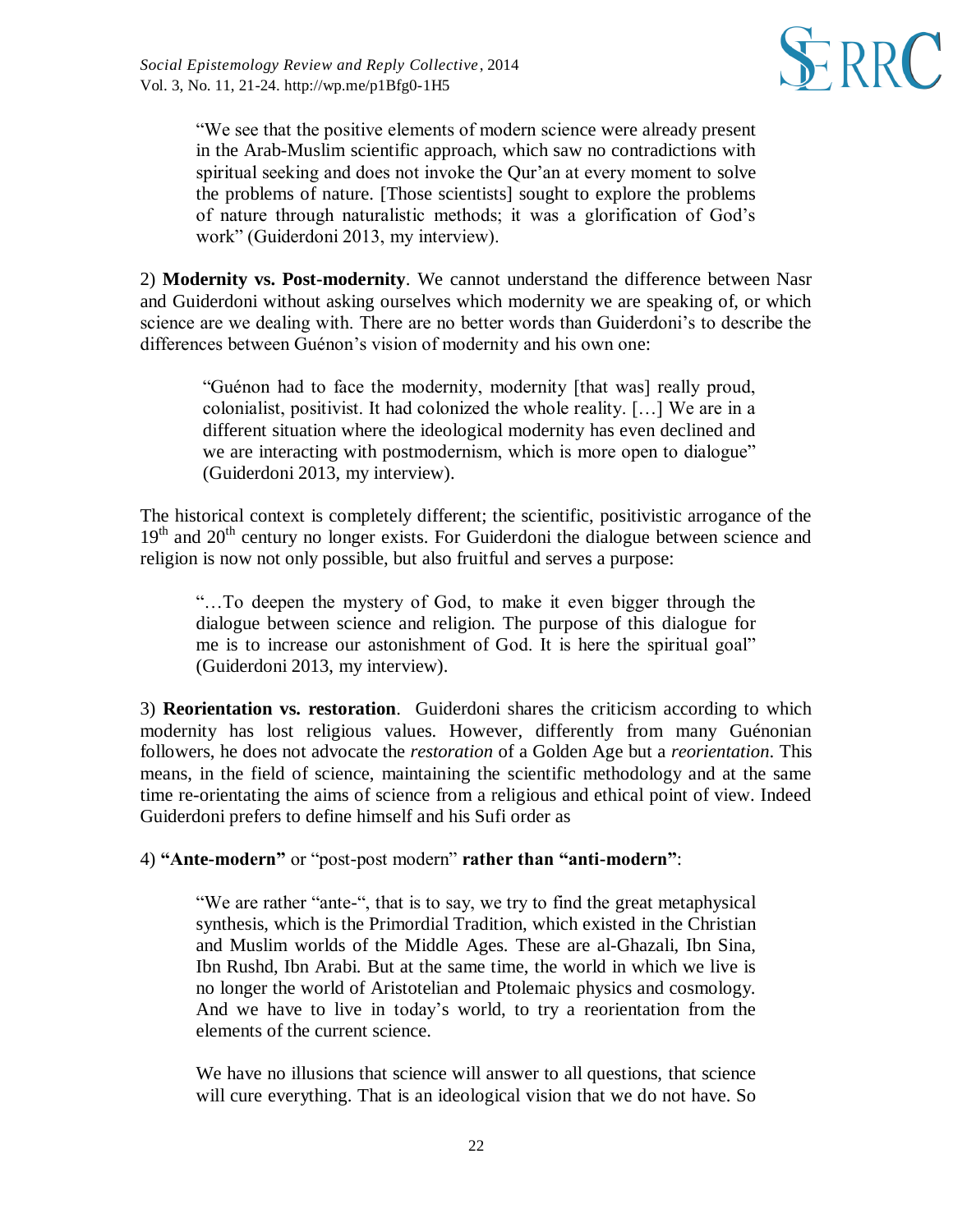

welcome Popper, welcome Thomas Khun, welcome Feyerabend, welcome Lakatos, etc.

You, like us, are no more in modernity. We denounce the illusion of an atheism *à la* Dawkins. We have a rebuilding project. There is the postmodern deconstruction and we are in a 'post-post-modern' or 'antemodern' reconstruction" (Guiderdoni 2013, my interview).

5) **From a theoretical system to a pluralistic discussion.** It is apparent both from what I have explained so far and from the conversation in Bigliardi's monograph (2014b), that Guiderdoni is not interested in building a new theoretical system in order to describe the relationship between science and religion. On the contrary, Guiderdoni is trying to develop a discussion within the scientific Islamic community in order to develop different perspectives that can avoid scientific or religious simplifications. The book *Science et Islam* which he edited in 2012 is a perfect example of different Islamic voices representing:

"…the third broad way, that is to say neither concordism of saying that everything is equal, that science and religion are the same thing, that science proves religion ... nor Bucaille. On the other hand we cannot accept the rejection of science. But also not Richard Dawkins or militant atheists who claim that science necessarily leads to atheism. Because we are in a dialogue, our mission, our testimony, we must testify in an agora, a forum, we cannot speak only for ourselves" (Guiderdoni 2013, my interview).

Guiderdoni's harmonizing role can be also read in his social-political engagement. He has conducted the TV programme *Connaître l'Islam*, and he is a reference point for Lyon's Islamic community and for French institutions as well, which have decorated him with the title of *Chevalier de l'Ordre National du Mérite.*

6) Finally, the role of **the spiritual teachings of Ahmadhyya Idrsishiyya Shadiliyya**  must be emphasised. According to Bisson (2007, 2013), Le Pape (2007), and Piraino (forthcoming), one of the most important characteristics of this Sufi order is the political and social engagement in European life. This engagement concerns the high spheres of society (interfaith dialogue, science, and dialogue with political institutions) and aims at the reorientation of Western society to religious values, according to their interpretation of Guénon's metaphysical thought.

To conclude, I do not agree with the definition of "soft-traditionalism" which leads us to understand that Guénon is more important for Nasr rather than for Guiderdoni. I would rather say that their comprehension of science is different, probably due to the historical changes; indeed Guiderdoni is one of this "New Generation". The difference in their respective conceptions of Guénon's message is probably due to Guiderdoni's interpretation and Pallavicinis's teachings.

**Contact details:** [francesco.piraino@sns.it](https://webmail.lu.se/owa/redir.aspx?C=6WoP1pEnQ0mLSMoPHp1zakqLzoY_qtEIGT9tBimvtUCgN6dgXT7tPFqSSJZOWbm7ZXzRZkEeTLQ.&URL=mailto%3afrancesco.piraino%40sns.it)